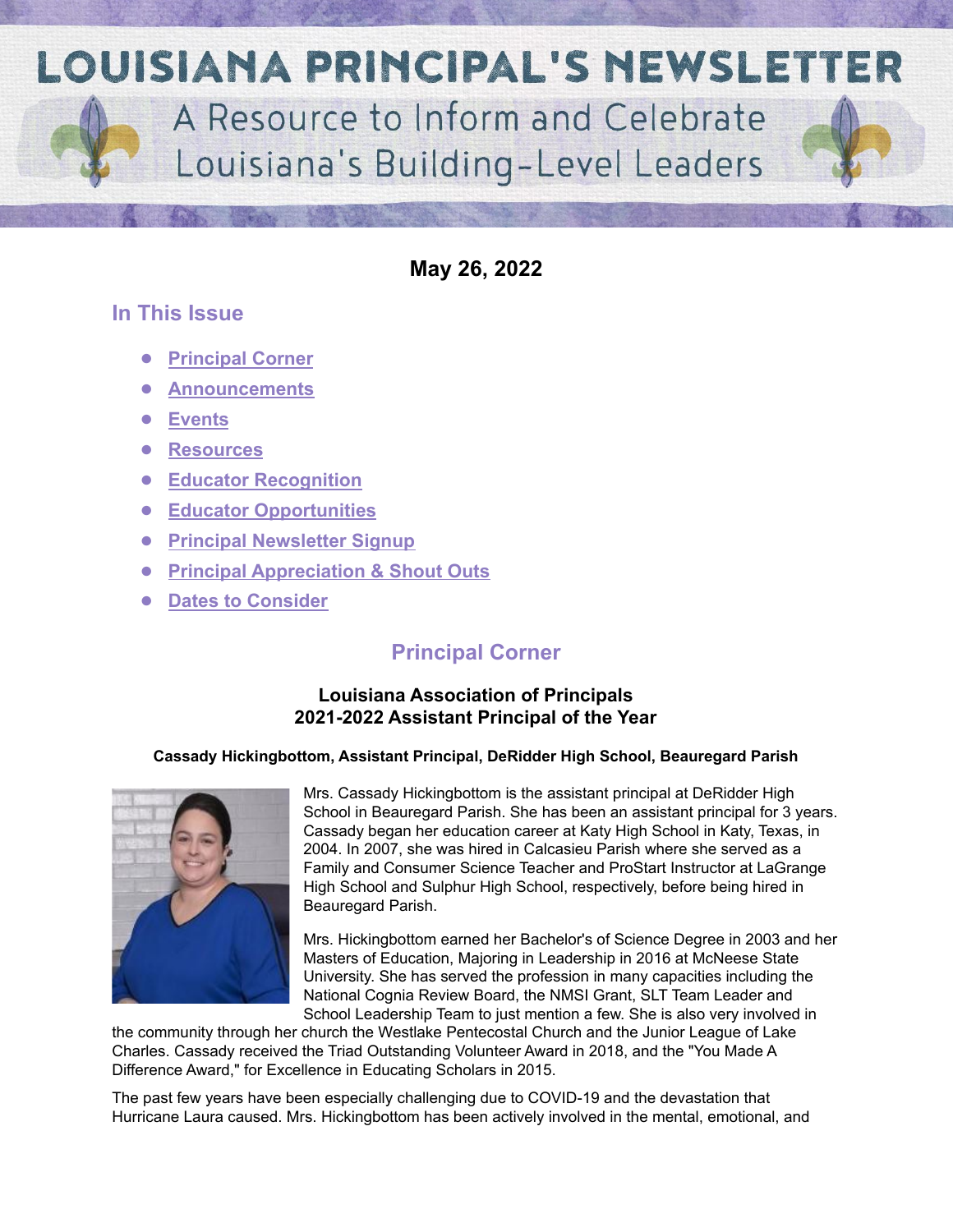physical well-being of students. She has established a strong, positive relationship with the school's resource officers which gives her information and a perspective on students' lives that would not have otherwise been brought to the school's attention. This information allows her to deal positively with situations that could affect the school environment or student behavior before it becomes a major issue. Cassady has also created a Student Learning Center at DeRidder High School where special education students can go to receive their accommodations. This creates a positive environment that fosters learning for all students with disabilities. Her principal, Harry Hooker, states, "A worker of seemingly infinite energy, Cassady not only performs her duties to utmost satisfaction and efficiency, but she is also quick to aid others in helping them to accomplish their tasks when the occasion calls. . . .She is a valued member of our team."

The Louisiana Association of Principals along with the Louisiana Department of Education congratulates Mrs. Cassady Hickingbottom, the 2021-2022 Louisiana Assistant Principal of the Year.

## <span id="page-1-0"></span>**Announcements**

#### **Recruitment, Recovery, and Retention Teacher Survey**

The Department, in conjunction with the Region 14 Comprehensive Center, an outside organization that is a partner with the LDOE in improving education in our state, is providing the opportunity for **teachers** to describe their experiences and perceptions as well as offer suggestions on issues related to teacher recruitment, recovery, and retention.

**Teachers** are asked to complete this short [survey](https://survey.alchemer.com/s3/6839519/Region-14-CC-Teacher-Recruitment-Retention-and-Recovery-Survey) by **June 10.**

Please contact [louisianaleaders@la.gov](mailto:louisianaleaders@la.gov) with questions.

#### **CIS Teacher and Staff Evaluations**

#### **Please share with systems leaders, school leaders, human resource directors, and data directors.**

The teacher evaluation upload window is open. Systems are encouraged to begin finalizing teacher and staff evaluations. The Compass Information System (CIS) will shut down for the 2021-2022 school year on September 1, 2022. Following this date, no teacher evaluation data for the 2021-2022 school year will be able to be amended or added. Please prepare to complete the following no later than August 26, 2022, in [CIS](https://leads13.doe.louisiana.gov/hcs/FrameWork.aspx):

- Enter and rate both SLTs for teachers and staff.
- Enter professional practice scores (for 2021-2022 only, if the evaluated person scored "Effective: Proficient" or "Highly Effective" (2.5 and above), enter the single score twice).
- Finalize evaluations for VAM and non-VAM teachers; final evaluation scores will recalculate after VAM is complete.

It is also encouraged to enter professional practice scores for leaders and ensure that SLTs are set.

Resources for [evaluation](https://www.louisianabelieves.com/docs/default-source/teaching/compass-information-system-evaluation-upload-guide.pdf?sfvrsn=2c216718_8) uploads are located in the [Compass](https://www.louisianabelieves.com/resources/library/compass) Library.

Please contact [compass@la.gov](mailto:compass@la.gov) with questions.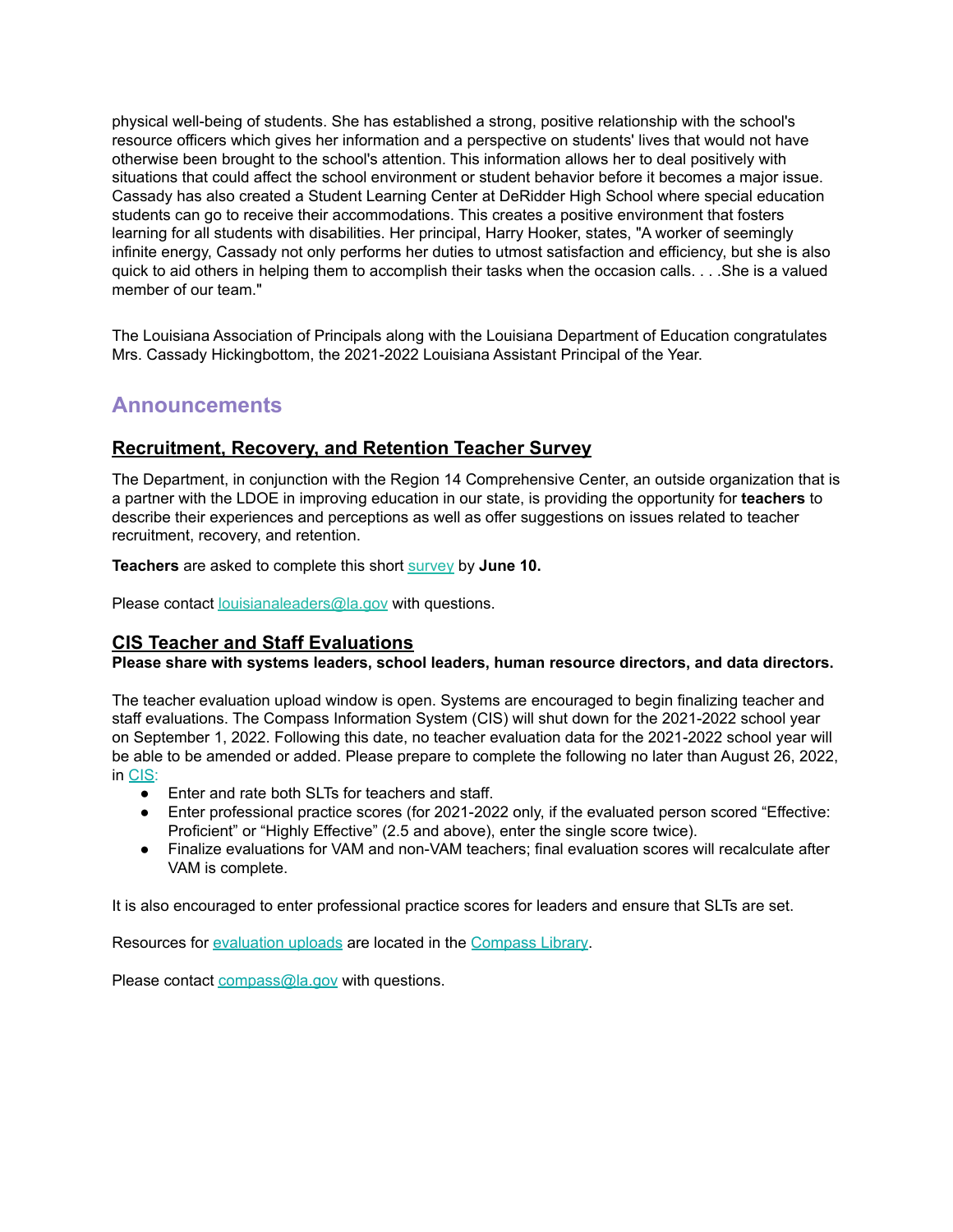## **Summer Learning Programs**

School systems should be in the final stages of planning their summer learning programs using the planning checklist located in the Summer Learning Program [Guidance](https://www.louisianabelieves.com/docs/default-source/academics/summer-learning-program-guidance-2021.pdf?sfvrsn=9f5a6618_2). Beginning this summer, all CIR/UIR-A schools are required to implement summer learning programs.

Similar to data collected from Summer 2021, systems should expect to share information about student outcomes. These indicators include:

| Category                                  | <b>Examples</b>                                                                                    |
|-------------------------------------------|----------------------------------------------------------------------------------------------------|
| Curriculum-Embedded Assessments for Math* | Number of math lessons completed<br>$\bullet$                                                      |
| Curriculum-Embedded Assessments for ELA*  | Number of ELA lessons completed<br>Unit Assessments in ELA Guidebooks<br>$\bullet$                 |
| <b>Literacy Screeners</b>                 | Screeners approved by the Department (Acadience<br>$\bullet$<br>Reading, DIBELS 8th, STEEP, STEP). |
| Early Childhood Assessments               | <b>TS Gold®</b>                                                                                    |
| Other Indicators                          | Writing samples<br>Social-Emotional Program Data                                                   |

\* Required

Please contact [keisha.thomas2@la.gov](mailto:Keisha.Thomas2@la.gov) with questions.

#### **Mentor Waiver**

At the April BESE meeting, the Board approved a waiver of the Mentor policy for the 2022-2023 school year. This request is identical to what was approved for the 2021-2022 school year. Mentor teacher waivers will be granted on a case-by-case basis through the application process established by the LDOE and at no fee to the applicant, school system, or teacher preparation provider. The waiver will be issued by the LDOE for educators highly recommended by the mentor's principal and who possess one or more of the following qualifications:

- Two years of Highly Effective Compass ratings;
- National Board Certification;
- Statewide or national distinction for excellence in teaching;
- Experience as a TAP mentor, master teacher, executive master teacher, or certified TAP evaluator;
- Content leader experience, as evidenced by participation in Content Leader training or redelivery of professional development; or
- Master's or doctorate in education and exemplary experience hosting student teachers.

The Department will share application instructions with school systems and preparation providers by early summer. It is anticipated that the application [process](https://www.louisianabelieves.com/docs/default-source/professional-development/2021-2022-mentor-waiver-application-guide.pdf?sfvrsn=ad6c6718_2) will be identical to the process used in 2021-2022.

Contact [believeandprepare@la.gov](mailto:believeandprepare@la.gov) with questions.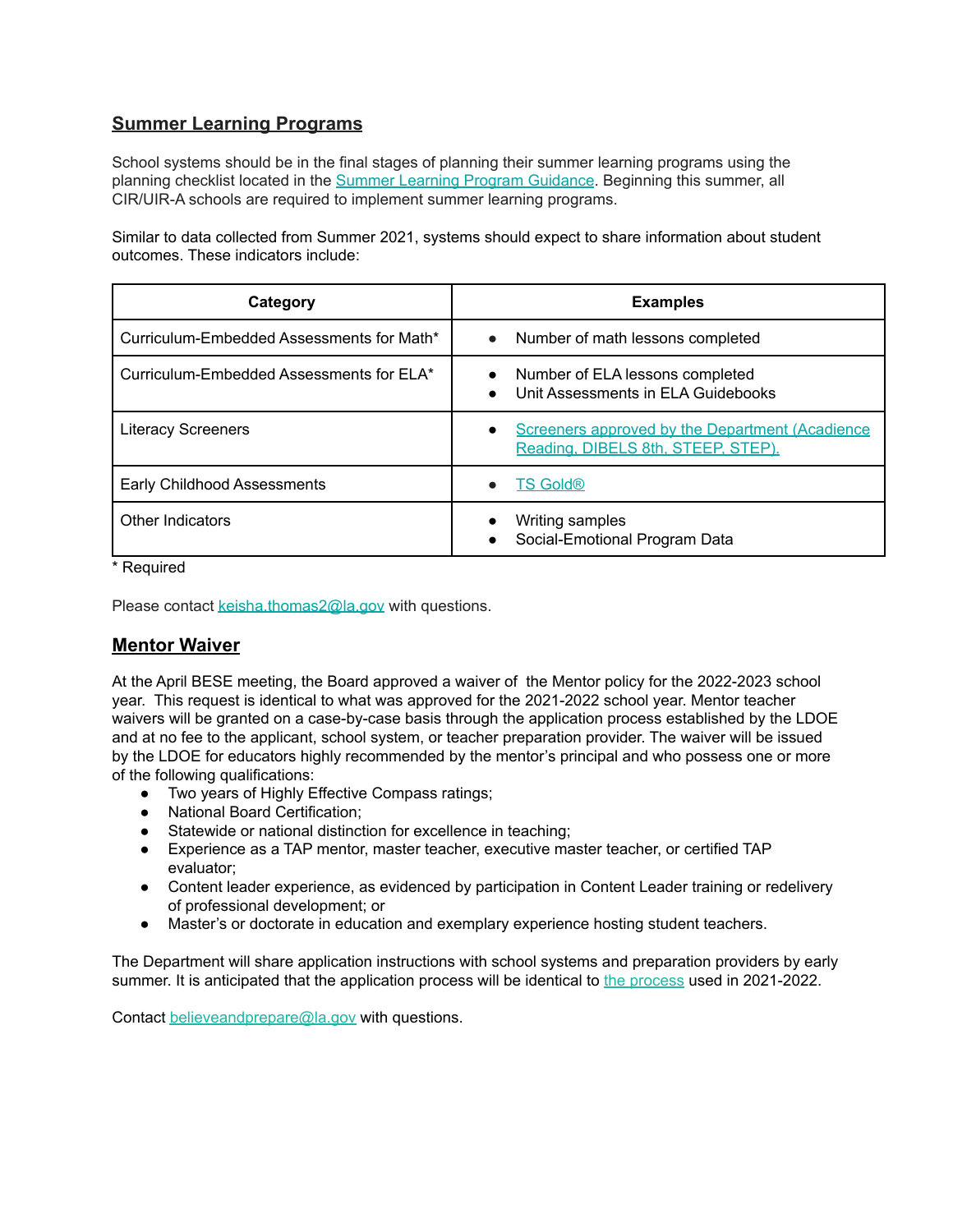## **Real-Time Early Access to Literacy (REAL)**

[Real-Time](https://www.louisianabelieves.com/academics/real-time-early-access-to-literacy) Early Access to Literacy (REAL) provides early literacy support to students in pre-K through grade 3 with allocated funding towards technology and tutoring services. School systems receive funding to establish literacy tutoring microgrant accounts for eligible students. Tutoring for REAL participants is provided by LDOE-approved Tutoring Service [Providers.](https://www.louisianabelieves.com/docs/default-source/district-support/real-tutoring-service-provider-guide.pdf?sfvrsn=c5266618_12)

Pending BESE approval, school systems with CIR/UIR-A schools will receive an additional allocation to provide tutoring services for eligible students this summer.

Please contact holly manson@la.gov with any questions.

## <span id="page-3-0"></span>**Events**

#### **Teacher Leader Summit 2022: Making a Comeback!**

In just a few days, Louisiana's educators will come together at Teacher Leader Summit in New Orleans. Attendees will hear from **keynote [speakers](https://www.louisianabelieves.com/newsroom/news-releases/release/2022/04/11/louisiana-department-of-education-announces-keynote-speakers-for-2022-teacher-leader-summit) Stephen M.R. Covey and Juliana Urtubey.** 

Registered attendees should use these [recommendations](https://www.louisianabelieves.com/docs/default-source/2022-teacher-leader-summit/prepare-for-arrival---tl-summit-2022.pdf) to prepare for arrival prior to the event. The City of New Orleans has lifted the mask, vaccine and test requirements as of March 21. Under th[e](https://ready.nola.gov/incident/coronavirus/safe-reopening/) updated [guidelines,](https://ready.nola.gov/incident/coronavirus/safe-reopening/) Teacher Leader Summit will not require these.

Please contact [LDOEevents@la.gov](mailto:LDOEevents@la.gov) with questions.

## <span id="page-3-1"></span>**Resources**

### **ELA RESOURCES**

#### **ELA Guidebooks 3-5 (2022) The Writing Revolution Webinar Registration**

The Department has partnered with The Writing [Revolution](https://www.thewritingrevolution.org/) on the ELA Guidebooks 3-5 (2022) revisions to incorporate an explicit writing progression utilizing The Hochman Method® in the ELA Guidebooks. The Writing Revolution's sequential progression of strategies is integrated throughout the content in the updated ELA Guidebooks 3-5 (2022) units. The Writing [Revolution](https://www.thewritingrevolution.org/) is hosting additional workshops to support school systems in implementing these writing strategies and integrated activities.

Interested teachers and instructional leaders should [register](https://www.tfaforms.com/4966949) for one of the following webinars:

- Monday, June 6: Asynchronous Training Start
- Monday, June 27 at 8:00 a.m. (full day session)
- Thursday, August 4 at 8:00 a.m. (full day session)
- Monday, August 8 at 9:00 a.m. and Tuesday, August 9 9:00 a.m. (two half day sessions)

Please contact *quidebooks@thewritingrevolution.org* with any questions.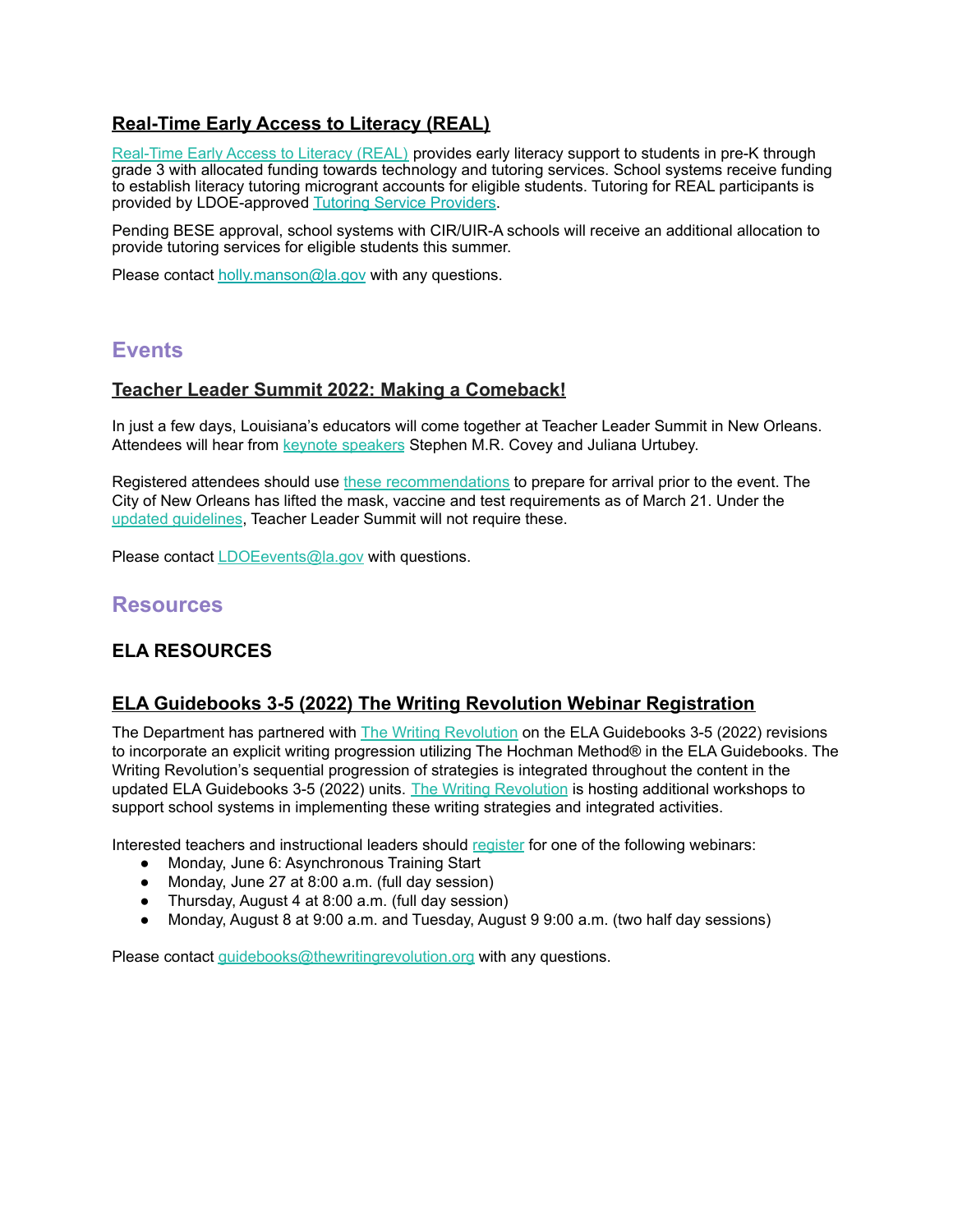### **Louisiana's ELA Guidebooks 3-5 (2022) Overview**

Louisiana's ELA [Guidebooks](https://www.louisianabelieves.com/docs/default-source/teacher-toolbox-resources/ela-guidebooks-3-5-(2022)-overview-document.pdf?sfvrsn=2b0a6518_5) 3-5 (2022) Overview document has been updated to include the most up-to-date information about revisions to the ELA Guidebooks 3-5 (2022) units. The overview document contains the following important information to support school systems in implementing these updated units:

- an overview of updates to ELA Guidebooks 3-5 (2022);
- curriculum access and text purchasing information;
- unit text and topic overviews with release schedule; and
- [master](https://www.louisianabelieves.com/docs/default-source/teacher-toolbox-resources/louisiana) text lists

Please contact elaquidebooks@la.gov with questions.

#### **ELA Guidebooks 3-5 (2022) Unit Availability**

All ELA Guidebooks 3-5 (2022) development units are now exclusively available on the [Louisiana](https://louisianacurriculumhub.com/) [Curriculum](https://louisianacurriculumhub.com/) Hub. However, Imagine Learning/LearnZillion will continue to provide access to ELA Guidebooks 3-5 (2018) and a timeline for the implementation of ELA Guidebooks 3-5 (2022) on their platform has not yet been released.

For additional information on the future plans of ELA Guidebooks 3-5 (2022) on the Imagine Learning/LearnZillion site, including updates regarding the timeline and the existing ELA Guidebook units on the site, please reach out to Imagine Learning/LearnZillion directly.

Please contact elaquidebooks@la.gov with questions.

#### **Accelerate ELA Feedback**

Accelerate, Louisiana's pre-K-12 tutoring strategy, is designed for school systems to implement equal access tutoring at scale to achieve significant results for all students. Throughout the 2021-2022 school year, the Department has released ELA Accelerate materials for grades K-10. As we begin to plan for future developments, we are requesting feedback on the Accelerate ELA resources.

Please complete the brief [survey](https://forms.gle/K1uee8XD86NcXVjr9) by **June 6** to share your feedback.

Please contact [elaguidebooks@la.gov](mailto:elaguidebooks@la.gov) with questions.

#### **LITERACY RESOURCES**

#### **Analyzing End-of-Year Data Guidance**

The Department's Literacy Division has released a set of templates to support teachers and leaders with analyzing end-of-year literacy screener data and planning for student success. The following templates can be accessed in the [Literacy](https://www.louisianabelieves.com/resources/library/literacy-library) Library under the Literacy Goals pillar.

- [Universal](https://www.louisianabelieves.com/docs/default-source/literacy/universal-screener-eoy-analysis-template---teacher.pdf) Screener EOY Analysis Template Teachers
- Universal Screener EOY Analysis Template [Site-Level](https://www.louisianabelieves.com/docs/default-source/literacy/universal-screener-eoy-analysis-template---site-level-leader.pdf) Leaders
- [Universal](https://www.louisianabelieves.com/docs/default-source/literacy/universal-screener-eoy-analysis-template---district-level-leader.pdf) Screener EOY Analysis Template District Leaders
- Universal Screener Analysis Template [Interventionists](https://www.louisianabelieves.com/docs/default-source/literacy/universal-screener-analysis-template---interventionist.pdf)

Please contact **[louisianaliteracy@la.gov](mailto:louisianaliteracy@la.gov)** with questions.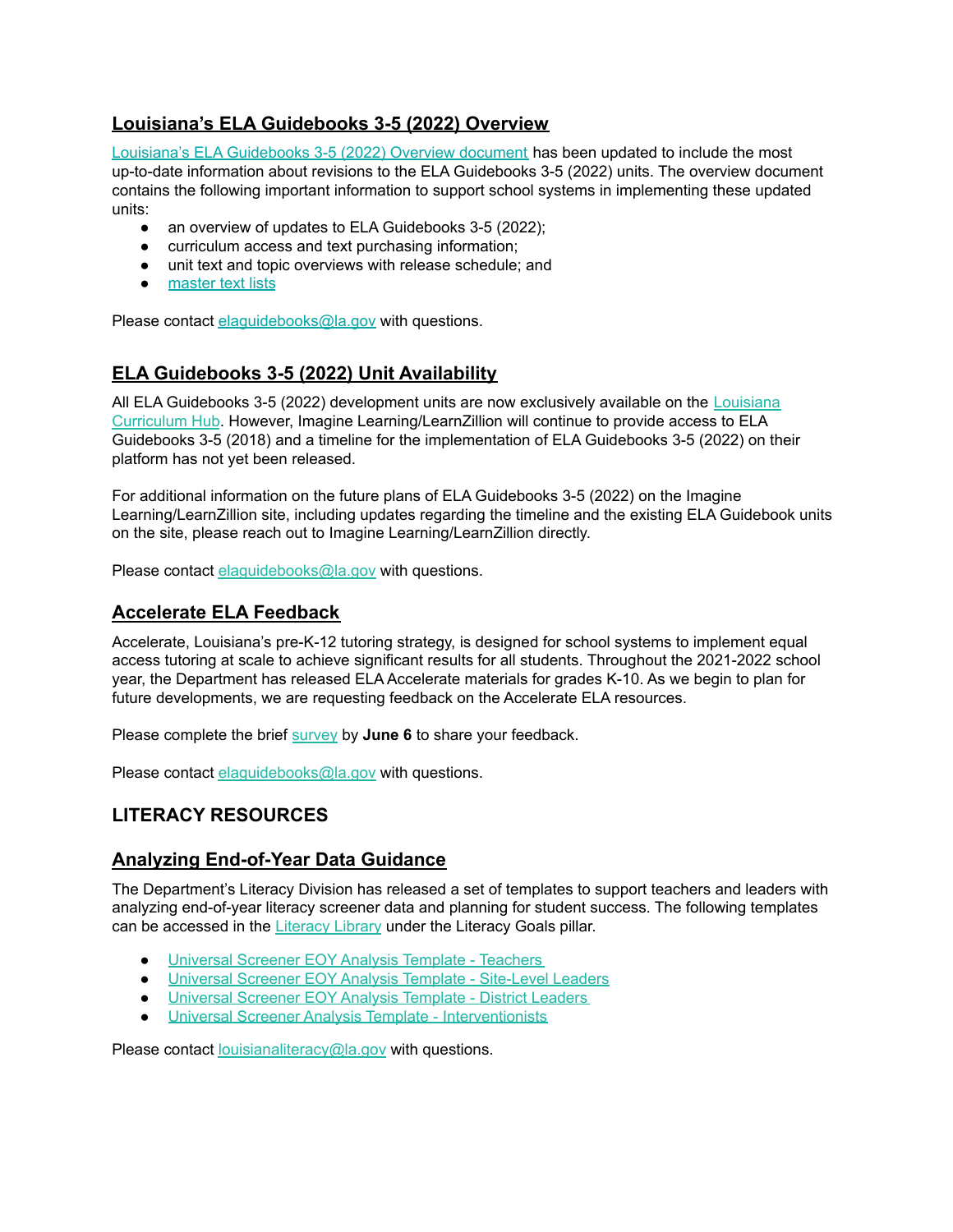### **Teacher Leader Summit Literacy Session Line-Up**

The Literacy Division will be presenting several sessions at Teacher Leader Summit to support teachers and leaders with literacy implementation focused around the literacy pillars. The Literacy sessions will cover the following topics:

- Middle and High School Literacy
- Literacy Plans
- Foundational Skills in Grades 3 and up
- Interventions for All Grade Levels
- Literacy Coaching
- Literacy Leadership
- Student Literacy Plans
- Family Engagement around Literacy

Please contact [louisianaliteracy@la.gov](mailto:louisianaliteracy@la.gov) with questions.

#### **MATH RESOURCES**

#### **New High Quality (Tier 1) Math Materials Identified for High School**

To support school systems as they transition from archived high school math materials to currently available high quality high school materials, the Department has partnered with Great Minds to offer two informational sessions on the newly available Tier 1 curriculum, Eureka Math Squared for Algebra I. Register by clicking on the links below.

An Overview of Tier I Eureka Math² Algebra I:

- [Thursday,](https://greatminds.zoom.us/meeting/register/tJYsduispzguE9VM62ZtyzihCDuuIexHE2GP) June 8 at 9:00 a.m.
- [Wednesday,](https://greatminds.zoom.us/meeting/register/tJwkd-isqjIiHdUZtc0bfD3PgRcpBoTR4kcc) July 20 at 9:00 a.m.

Please contact [STEM@la.gov](mailto:STEM@la.gov) with questions.

#### **Math Planning Guide Updates**

To assist teachers in preparing for upcoming lessons within high quality math materials during teacher collaboration, the Department has updated the Math [Planning](https://www.louisianabelieves.com/docs/default-source/year-long-planning/math-planning-guide.pdf?sfvrsn=f4e16618_2) Guide.

This resource includes guiding questions and protocols for

- foundational study of the standards;
- planning supports to accelerate learning;
- collaborative lesson planning; and
- unpacking student understanding.

A session at Teacher Leader Summit will focus on supporting teachers in the use of this guide, with a focus on proactive planning for accelerating learning.

Please contact **[STEM@la.gov](mailto:STEM@la.gov)** with questions.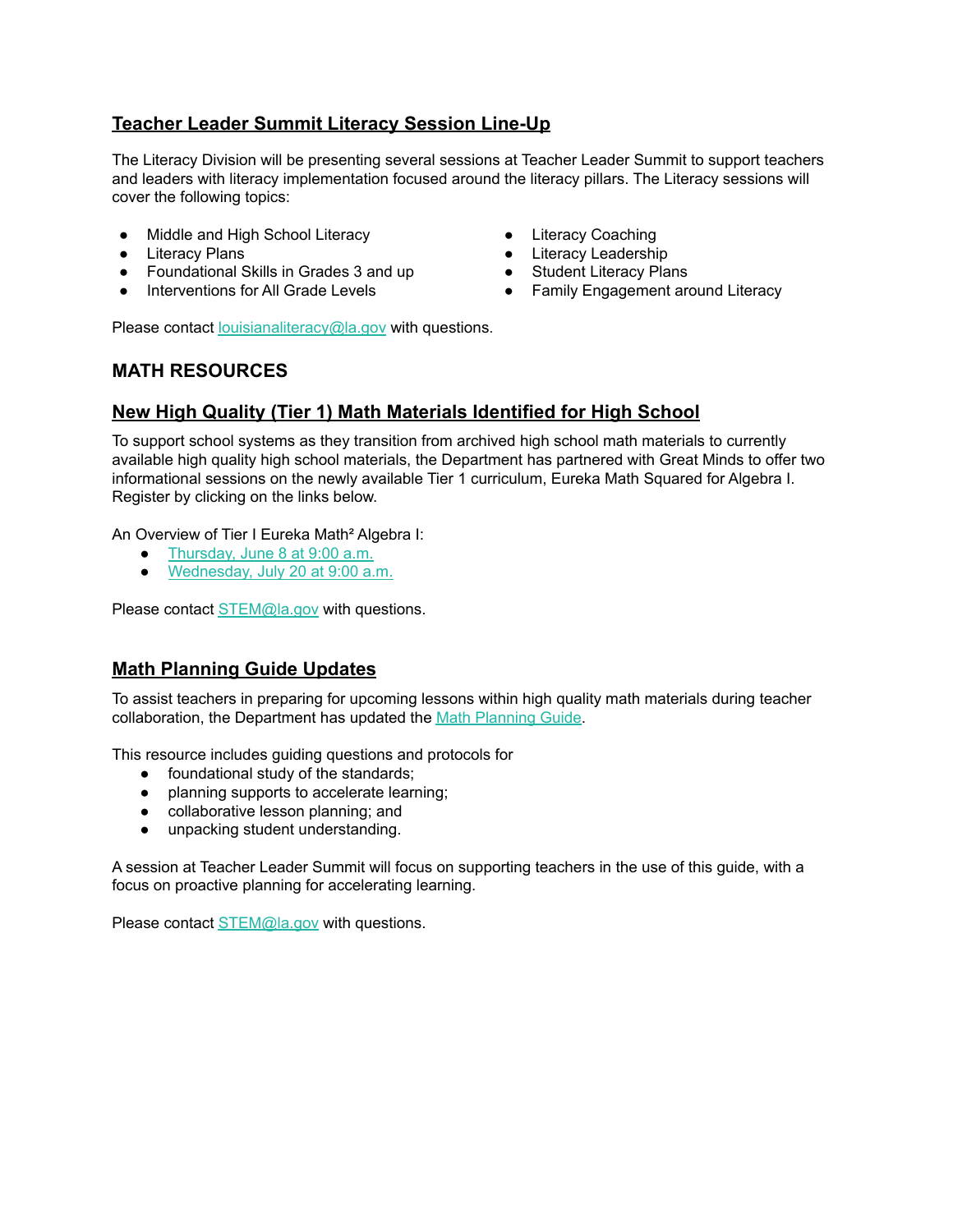### **Using ASSISTments to Accelerate Learning with Illustrative and Eureka Math Summer Training**

[ASSISTments](https://new.assistments.org/) is a free math practice and assessment platform that supports the Department's [Accelerate](https://www.louisianabelieves.com/docs/default-source/accelerate/accelerate-math.pdf?sfvrsn=433c6618_30) Math [Strategy](https://www.louisianabelieves.com/docs/default-source/accelerate/accelerate-math.pdf?sfvrsn=433c6618_30) and streamlines the Accelerate cycle. Teachers can assign all of the [Accelerate](https://drive.google.com/file/d/1zDA-MYmqf6aJ50cHcnn2tAj_Y7cOI7GC/view) Math [Diagnostics](https://drive.google.com/file/d/1zDA-MYmqf6aJ50cHcnn2tAj_Y7cOI7GC/view) and Tutoring Exit tickets online and get immediate data to use when planning just-in-time supports and monitoring student progress. ASSISTments is holding a free training June 21 at 2:30 p.m. to provide Louisiana educators with information about how this resource can be used to support learning acceleration. Participants will receive a full demonstration of the features of ASSISTments, designed uniquely for Louisiana schools. [Registration](https://share.hsforms.com/1KfLOmnnSSM6jvrEB9Grhaw5n36v) is now open.

Please contact [STEM@la.gov](mailto:STEM@la.gov) with questions.

#### **Ready Louisiana Mathematics Resources for Summer Learning Programs Now Available**

Materials used in summer learning should be of the same quality as those used during the school year. The Department has released Guidance for [Accelerating](https://louisianabelieves.com/docs/default-source/accelerate/accelerate-math-summer-learning-2022.pdf?sfvrsn=7f746418_18) Summer Math Learning to support systems in providing strong summer programs that accelerate students' readiness to engage in grade level mathematics in the upcoming year. This guidance has recently been updated to include an opportunity for free access to Ready [Louisiana](https://www.curriculumassociates.com/programs/i-ready-learning/teacher-toolbox/louisiana-toolbox-summer-school-abm) materials for use in summer learning acceleration programs. The [Ready](https://www.curriculumassociates.com/-/media/mainsite/files/ready/ready-mathematics-louisiana-guidance-for-summer-learning-2022.pdf) Louisiana [Mathematics](https://www.curriculumassociates.com/-/media/mainsite/files/ready/ready-mathematics-louisiana-guidance-for-summer-learning-2022.pdf) Summer Learning Guidance includes a 6 week map of Mini Units designed to be used with rising grade 1-9 students. Each week focuses on one general topic or standards cluster. Details on professional learning can be found on the Ready Louisiana Summer [Acceleration](https://www.curriculumassociates.com/programs/i-ready-learning/teacher-toolbox/louisiana-toolbox-summer-school-abm) site.

Please contact **[STEM@la.gov](mailto:STEM@la.gov)** with questions.

#### **SCIENCE RESOURCES**

#### **Featured Summit Field Trip and Highlighted Sessions for Science and STEM**

Science and STEM sessions at the 2022 [Teacher](https://louisianabelieves.com/resources/classroom-support/teacher-support-toolbox/teacher-leader-summit) Leader Summit will focus on leveraging the unique assets of students and communities as part of a high quality [science](https://www.louisianabelieves.com/docs/default-source/year-long-planning/high-quality-science-curriculum.pdf?sfvrsn=7d969a1f_14) learning environment. [Highlighted](https://docs.google.com/document/d/1RaVgvdaPO1UB4RPSZpy5hzsK4Vh7TbJZeWdGNJQp1-4/edit#) [sessions](https://docs.google.com/document/d/1RaVgvdaPO1UB4RPSZpy5hzsK4Vh7TbJZeWdGNJQp1-4/edit#) will focus on supporting student engagement in authentic, place-based learning and will feature

- a panel discussion with experts in the field for place-based learning, local Louisiana science leaders, and classroom teachers;
- an interactive nature walk where engaging students in meaningful outdoor learning will come alive; and
- interactive, workshop-style sessions focused on exploring teaching and learning frameworks for science and outdoor learning.

Summit attendees can search for these [highlighted](https://docs.google.com/document/d/1RaVgvdaPO1UB4RPSZpy5hzsK4Vh7TbJZeWdGNJQp1-4/edit#) session titles and pre-register for all sessions within the Whova app.

Please contact **[STEM@la.gov](mailto:STEM@la.gov)** with questions.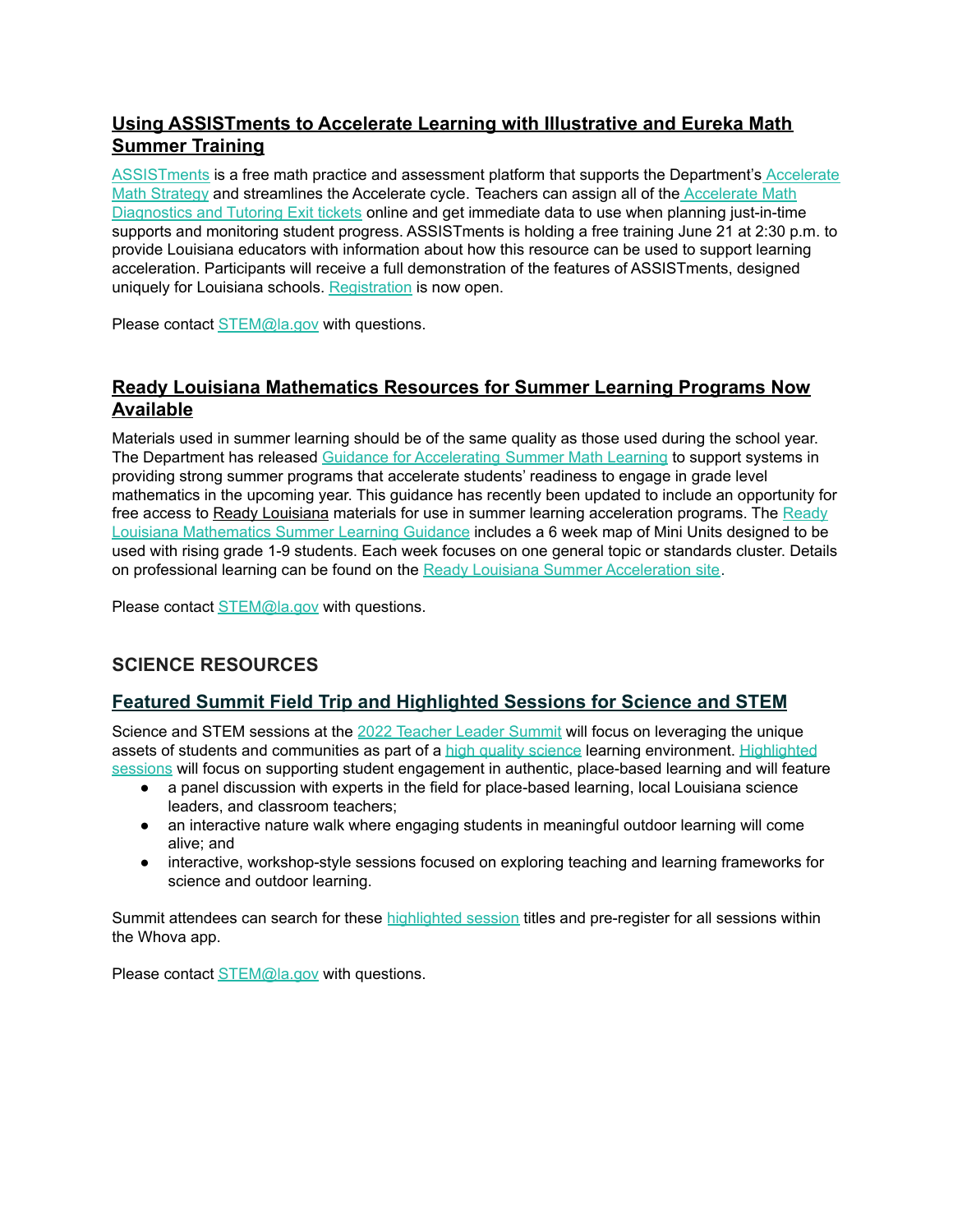## **SOCIAL STUDIES RESOURCES**

#### **2022 K-12 Louisiana Student Standards for Social Studies Implementation Information**

The 2022 K-12 Louisiana Student [Standards](https://www.louisianabelieves.com/docs/default-source/academic-curriculum/2022-k-12-louisiana-student-standards-for-social-studies.pdf?sfvrsn=df396518_4) for Social Studies will be implemented in the 2023-2024 school year. A brief quide for [implementation](https://www.louisianabelieves.com/docs/default-source/academic-curriculum/2022-louisiana-social-studies-standards-implementation-guidance.pdf?sfvrsn=d6016518_2) is posted to the K-12 Social Studies [Resources](https://www.louisianabelieves.com/resources/library/k-12-social-studies-resources) page and Grades 9-12 Social Studies [Teacher](https://www.louisianabelieves.com/resources/library/teacher-support-toolbox-library/9-12-grade-social-studies-teachers) Library. The Department will provide resources and educator professional development to support the implementation of the new social studies standards starting at this year's Teacher Leader Summit and throughout the 2022-2023 school year. The Department will begin hosting [webinars](https://www.louisianabelieves.com/docs/default-source/academic-curriculum/webinar-opportunities.pdf?sfvrsn=d4016518_2) this summer to support district leaders, school leaders, and teachers as they prepare to transition to the 2022 K-12 Louisiana Students Standards for Social Studies. The first webinar will be held on June 9.

Please contact [classroomsupporttoolbox@la.gov](mailto:classroomsupporttoolbox@la.gov) with questions.

## **EdTech**

### **Educational Technology Plan Update**

The Department has approved a revised Educational Technology plan that will be the framework for Educational Technology supports for Louisiana school systems in the future. The revised plan will be launched at Teacher Leader Summit. The plan will be posted along with ongoing school support on the new Digital [Learning](https://www.louisianabelieves.com/academics/digital-learning) website.

Please contact [digitallearning@la.gov](mailto:digitallearning@la.gov) with questions.

## <span id="page-7-0"></span>**Educator Recognition**

#### **2022 Louisiana Exemplary Educators**

The Louisiana Department of Education recognizes that great teachers and school leaders are critical to student success. Therefore, the Louisiana Exemplary Educator [Recognition](https://www.louisianabelieves.com/docs/default-source/key-initiatives/louisiana%27s-key-initiatives---exemplary-educator-recognition-program.pdf?sfvrsn=be856518_4) Program serves to acknowledge, honor, and spotlight exceptional teachers, teacher specialists, and school leaders who exemplify Louisiana's education profession.

This year, school systems from all across the state submitted recommendations for the 2022 Louisiana Exemplary Educator Recognition Program through a confidential process where the candidates were unaware of their recommendation. From this impressive group, the Department is proud to announce the 2022 Louisiana Exemplary [Educators.](https://www.louisianabelieves.com/docs/default-source/awards/2022-louisiana-exemplary-educators-announcement.pdf)

In acknowledgement of being named an Exemplary Educator, these individuals will receive a certificate of recognition and may be invited to participate on Louisiana Department of Education advisory boards and task forces, as well as be considered for other recognition programs.

To learn more about the Louisiana Exemplary Educator [Recognition](https://www.louisianabelieves.com/docs/default-source/key-initiatives/louisiana%27s-key-initiatives---exemplary-educator-recognition-program.pdf?sfvrsn=be856518_4) Program, visit the Award [Programs](https://www.louisianabelieves.com/academics/award-programs) page.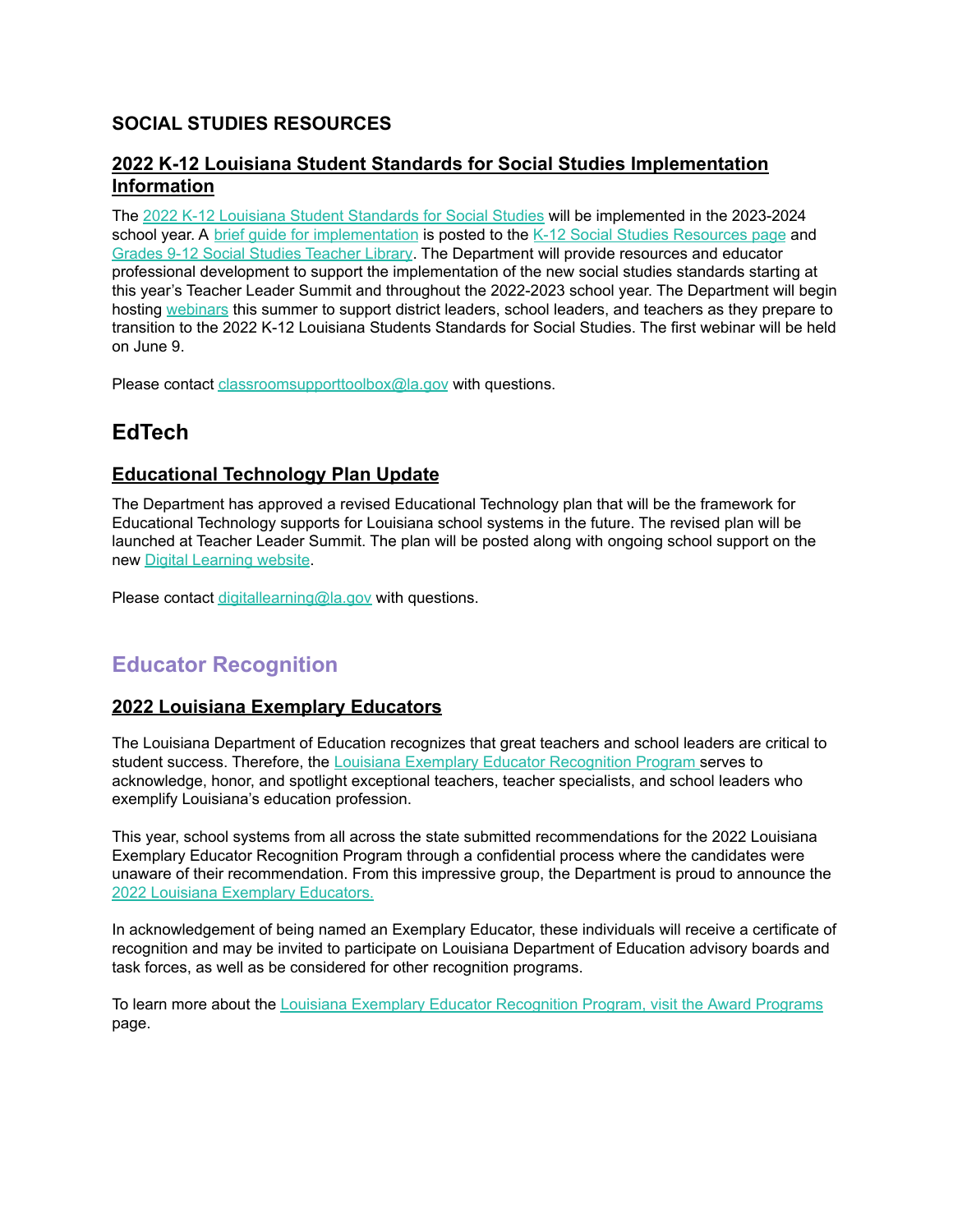## <span id="page-8-0"></span>**Educator Opportunities**

#### **2022-2023 Teacher Leader Advisors**

The Department is now accepting applications for 2022-2023 Teacher Leader Advisors. TLAs work closely with Department staff throughout the year to make sure school systems across the state have access to high-quality instructional materials. All interested Louisiana educators should complete the application by 5 p.m., June 11.

For an overview of the work planned for 2022-2023 and a link to the application, see the TLA [flyer](https://www.louisianabelieves.com/docs/default-source/louisiana-teacher-leaders/teacher-leader-advisor-flyer.pdf).

Please contact [classroomsupporttoolbox@la.gov](mailto:classroomsupporttoolbox@la.gov) with any questions.

#### **Special Education Advisory Panel Application Open**

The Special [Education](https://www.louisianabelieves.com/docs/default-source/academics/special-education-advisory-panel-(seap)-overview.pdf?sfvrsn=8bfd891f_42) Advisory Panel (SEAP) [application](https://www.louisianabelieves.com/docs/default-source/students-with-disabilities/seap-member-vacancy-announcement-and-application.pdf?sfvrsn=4ea76618_12) is now open. SEAP advises and assists the Louisiana Department of Education with the provision of free and appropriate public education for individuals with disabilities. It exists by authority of the Individuals with Disabilities Education Act (IDEA) to provide guidance on special education programs and services. Interested applicants can find the vacant roles and more information in the vacancy [announcement](https://www.louisianabelieves.com/docs/default-source/students-with-disabilities/seap-member-vacancy-announcement-and-application.pdf?sfvrsn=4ea76618_12) and application, and interested applicants should apply during the month of May 2022.

Please contact [specialeducation@la.gov](mailto:specialeducation@la.gov) with questions.

#### **Louisiana Assessment Literacy Initiative**

The LDOE, in partnership with the Center for Assessment, launched the Assessment Literacy Initiative in the 2021–2022 school year. The goal of the Initiative is to cultivate assessment literacy among Louisiana educators in order to improve student learning.

The LDOE is expanding the Initiative for the 2022–2023 school year and will partner with up to 20 teams of educators from across the state. Each team will include one school system leader, one school leader, and two teachers (one ELA and one social studies). Teams will participate in a series of professional learning modules throughout the year that will consist of six 3-hour virtual sessions, with independent practice activities between sessions. To apply, school leaders should complete the [interest](https://docs.google.com/forms/d/e/1FAIpQLSc8wPVFqk3Qb062CCda0bGbANSellkZSzrizltgLqMdvPPreQ/viewform?usp=sf_link) survey by **June 30, 2022**.

To learn more, attend the session Assessment Literacy: Transforming Assessment Conversations at the Teacher Leader Summit, where participants from the first year of the Louisiana's Assessment Literacy Initiative will share what they learned and how it affected assessment practices.

Please contact [assessment@la.gov](mailto:assessment@la.gov) with questions.

## <span id="page-8-1"></span>**Principal Newsletter Signup**

Do you have a colleague who would benefit from receiving this newsletter? Forward this copy along with [this](https://visitor.r20.constantcontact.com/manage/optin?v=001QKuSz0c7kgZyH7NsficRc3fehYIqiLczkCYo_RXQuMXUV25KfC4oAwh3PohezXKj6-of3iA4NNwTkWcb4YR5HHSHIfZ6XRb0yjIwZ62wQ0NGMDIZGEeW1_zpyRZ6pyN4ZVf6JRyTtWlKUGFMlpa-G0XGKhTObdkK) link and they will receive our next monthly newsletter.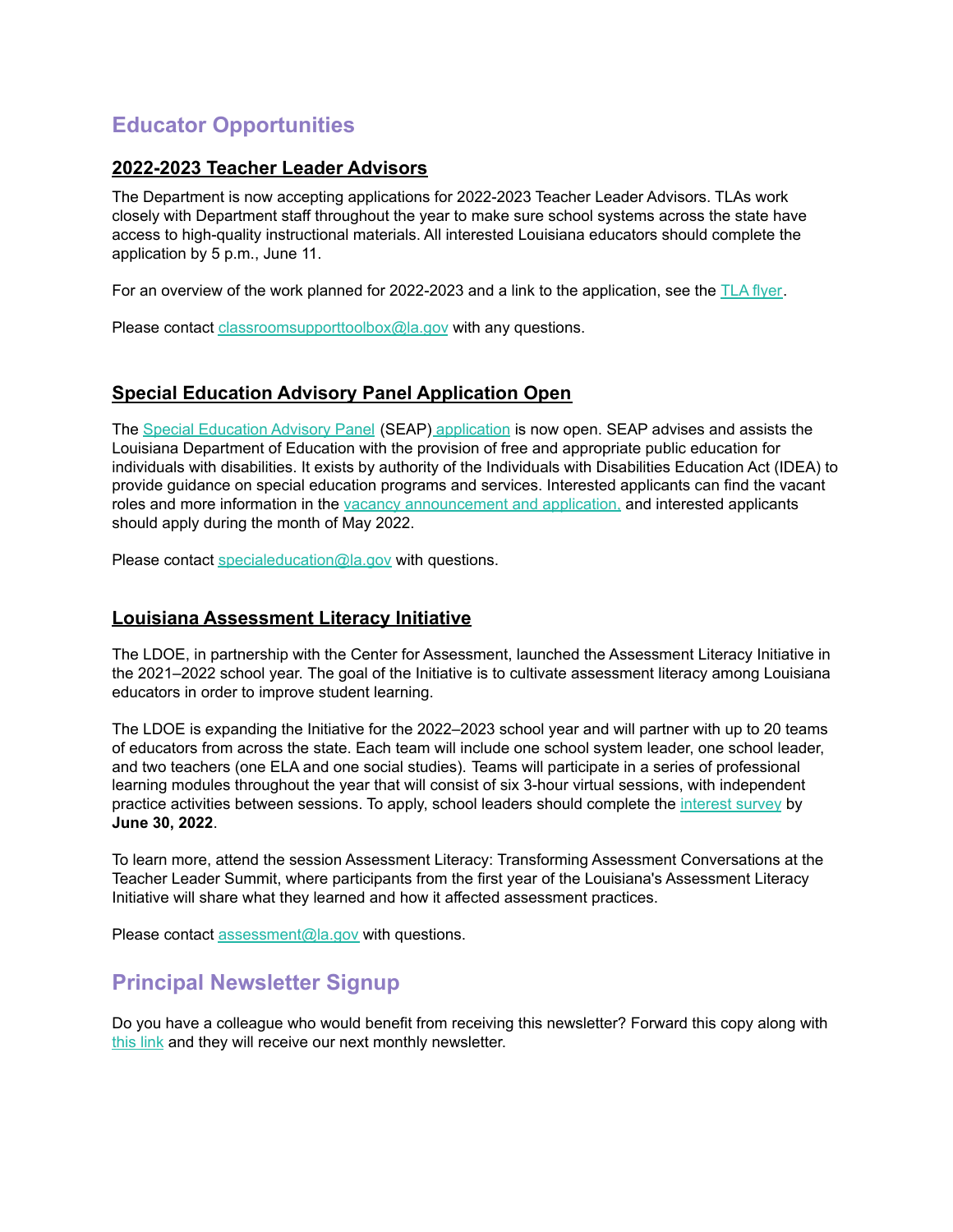## <span id="page-9-0"></span>**Principal Appreciation**

Take a minute to send a shout-out of appreciation to a colleague who is a building-level leader using this [survey](https://forms.gle/azgHb6Tk9vLD4V5t8) link. This note of appreciation will be included in our next monthly newsletter.

## **Shout Outs:**

**Aiman Bayoumi at Rougon Elementary and Junior High in Pointe Coupee Parish:** "Mr. Bayoumi does an excellent job at building school culture. He is constantly recognizing teachers and students for their hard work and accomplishments, and his morning announcements are outstanding! I look forward to visiting his school in the mornings to catch his shout outs, the weather, and the joke of the day. He also begins each day with a morning huddle for his teachers. This positive start gets them ready for the opportunities that each day brings. His leadership is what brings teachers and students to school each day!" *Submitted by Rebecca Stephenson*

**D'Anne Bennett at Swartz Upper Elementary School in Ouachita Parish:** "D'Anne is always available to support teachers and students. She values the staff and is compassionate to others. D'Anne is an assistant principal who has gone above and beyond. She often takes on extra work and represents our school so well. I am proud to be her coworker as well as friend!" *Submitted by Laura Tugwell*

**Steven Ehrhard at Jonesboro-Hodge High School in Jackson Parish:** "Mr. Ehrhard goes above and beyond to build collaborative relationships with staff, students, and their families." *Submitted anonymously*

**Dawn Lobell at Hynes-Lakeview Charter School in Orleans Parish:** "Mrs. Lobell has completed her first full year as Principal. She values building relationships with stakeholders to advance student performance. She stepped into this role in the middle of a pandemic, and she rose to every challenge! Mrs. Lobell's morning announcements are the best. She builds support for school initiatives and works very long hours to accomplish her goals." *Submitted by Dr. Michelle B. Douglas*

**DeeDee McCullough at Northshore Charter School in the City of Bogalusa:** "Mrs. McCullough devotes a great amount of time and energy to Northshore Charter School's students and staff. She not only attends to the students' academic needs, but to the needs of the whole child." *Submitted by Kristie Pittman*

**Monica Morrow at Homer Elementary School in Claiborne Parish:** "Mrs. Morrow shows care and commitment to the students and staff of HES daily. She strives to be equitable to all in every situation and has high expectations for success for everyone. Her positivity and trustworthiness radiates through our building making students and staff proud to be a part of the HES community!." *Submitted by Alyson Perry*

**Brittany Romero at Evangeline Elementary School in Acadia Parish:** "Brittany is open to new ideas and creative ways to increase effectiveness of all processes and initiatives on our campus. Her tireless efforts in supporting our teachers and students throughout this school year are truly appreciated. Thank you for being a part of our leadership team." *Submitted by Kasey Guchereau*

**Terri Williams at Hynes-Parkview Charter School in Orleans Parish:** "Ms. Williams stepped into the role of Principal at Hynes-Parkview which was a full charter school transformation. Ms. Williams and her team fully staffed the school and created this third school in the Hynes network. Congratulations on her first year at Hynes! " *Submitted by Dr. Michelle B. Douglas*